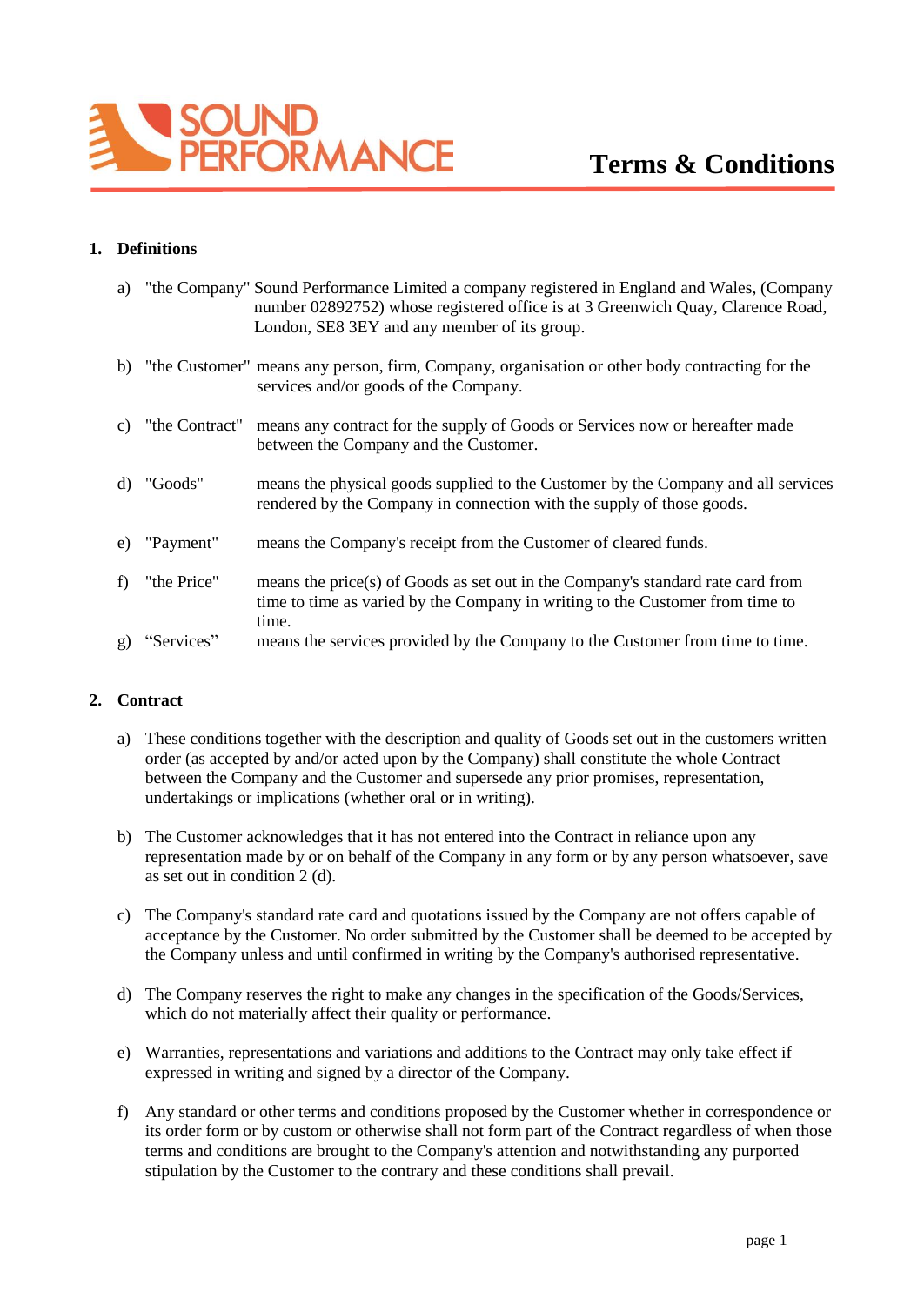- g) No variation to these conditions shall be implied by any indulgence shown to the Customer under this or any other contract between the Company and the Customer nor by any course of dealing between them and no alteration, exclusion or waiver of any of these conditions shall be effective or binding unless made in writing by a director of the Company.
- h) Where there is any inconsistency between these Terms and Conditions and the Customer's written order, these Terms and Conditions will prevail.
- i) No order which has been accepted by the Company may be cancelled by the Customer except with the agreement in writing of the Company and on terms that the Customer shall indemnify the Company in full against all loss (including loss of profit), costs (including the cost of all labour and materials used), damages, charges and expenses incurred by the Company as a result of cancellation.

## **3. Price**

- a) The Price is exclusive of VAT and delivery charges unless the Company specifically agrees otherwise in writing.
- b) The Price is based on current costs of production and can be amended by the Company on or at any time after acceptance of each Customer order to meet any rise or fall in such costs.
- c) The Company reserves the right at any time to introduce charges for storage of the Customer's Goods or property. Where no charges are set out in the Company's quotation or confirmation of acceptance of an order, storage charges may be introduced on 30 days' notice.
- d) Value Added Tax and any other sales or purchase tax or duties shall be payable by the Customer in addition to the Price and shall be charged at the rate prevailing at the date of delivery.

#### **4. Payment**

- a) Unless expressly agreed in writing by the Company, full Payment is due from the Customer upon placing the order and the Company reserves the right not to proceed in any way with the order until such time as that payment is received.
- b) Where payment is made by means of a cheque or other negotiable instrument, the Company shall not be deemed to have received payment until the cheque or instrument has been honoured on presentation for payment.
- c) Where a credit account is agreed, the price shall be paid to the Company within thirty days of the date of the invoice.
- d) The Company may withdraw credit facilities at any time without giving a reason.
- e) Interest will be charged on any sums overdue on a day to day basis at the rate of four percent over the base rate of Lloyds TSB Bank plc from time to time from the due date until receipt by the Company of the full amount. Interest shall be compounded monthly (a part of a month being treated as a full month for the purpose of calculating interest). The parties agree that this constitutes a substantial remedy in terms of the Late Payment of Commercial Debts (Interest) Act 1998.
- f) Time for Payment is of the essence and failure to make Payment on the due date shall entitle the Company at its option to:
	- i) cancel any orders as yet unperformed for the Customer; and/or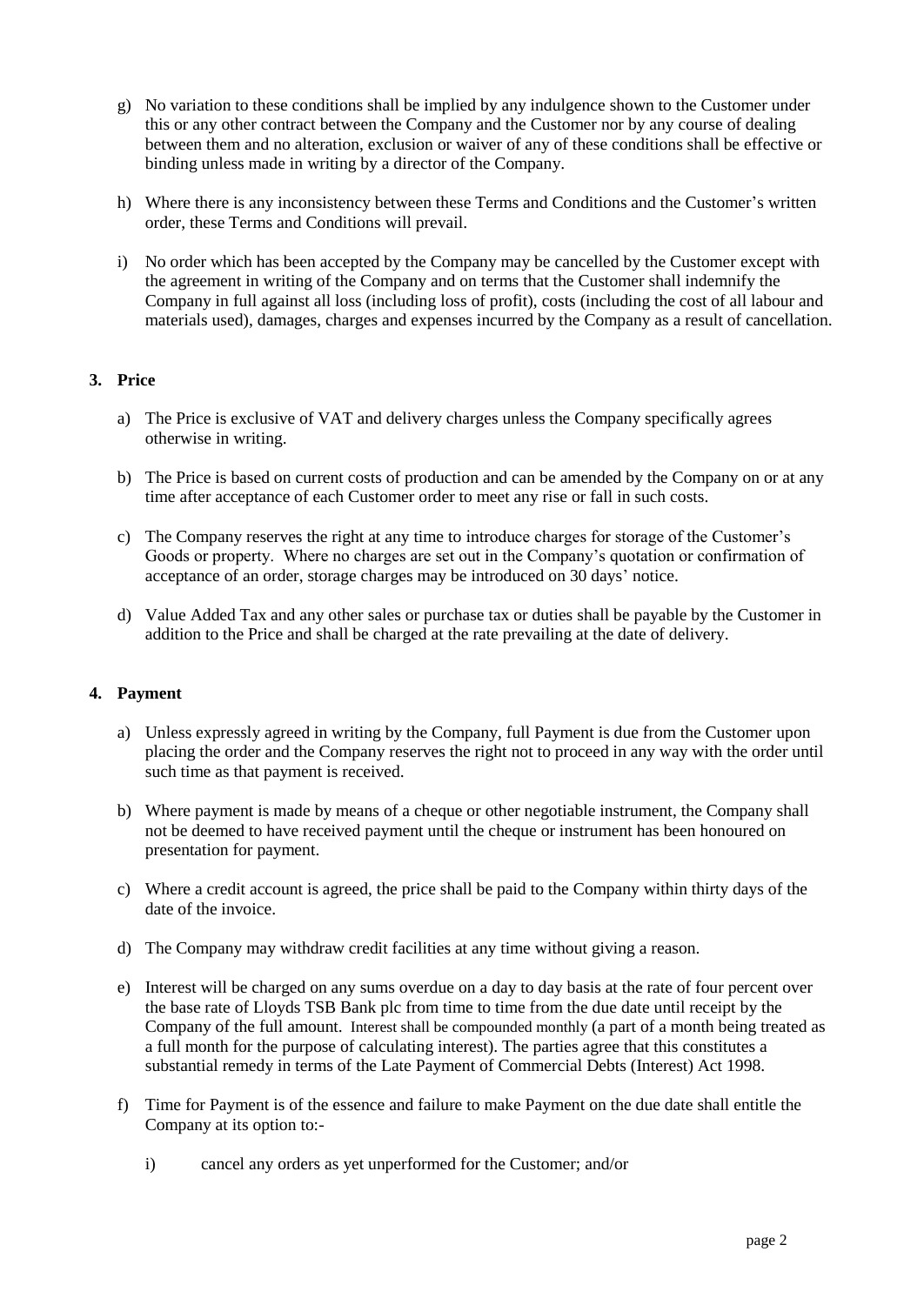- ii) receive on demand Payment of all sums outstanding (whether or not otherwise due for payment) under any contract between the Company and the Customer; and/or
- iii) treat the contract as terminated due to the Customer's repudiation of it; and/or
- iv) the Company shall be entitled to exercise a lien over the Customer's property and Goods held on behalf of the Customer, (which lien the Customer hereby irrevocably grants) and on not less than 30 days' notice, to sell or otherwise dispose of the Customer property and Goods (on such basis and for such value as the Company shall in its entire discretion decide, with no implied obligation to obtain reasonable value) for any purpose whatsoever and to retain the monies received in respect of such sale or disposal in payment of sums due to or liabilities incurred by the Company.
- g) No deduction or set off by the Customer is permitted.
- h) The Company may credit any amount(s) received by the Company from the Customer against any other amount(s) due from the Customer to the Company under any other contract or arrangement.

## **5. Termination**

If the Customer:-

- a) becomes bankrupt, is the subject of winding up petition, goes into liquidation, has a receiver or administrator appointed over all or part of its business or assets otherwise becomes subject to the insolvency laws applicable in the Customer's place of incorporation, is unable to pay its debts as they fall due, or circumstances arise which render any of the foregoing likely to occur in the sole opinion of the Company; and/or
- b) is in material breach of any contract between the Customer and the Company; and/or
- c) is party to any other contract with the Company which is terminated for any reason

then the Company shall be entitled to terminate the Contract with immediate effect by serving written notice thereof on the Customer without compensation to the Customer but without prejudice to any rights of the Company.

#### **6. Delivery and Acceptance**

- a) Delivery of the Goods shall be made by the Customer collecting the Goods at the Company's premises at any time after the Company has notified the Customer that the Goods are ready for collection, or, if some other place for delivery is agreed in writing by the Company, by the Company delivering the Goods to that place. Delivery shall be deemed to have taken place when the Goods ordered are made available for collection. For the purposes of this condition, Goods which the Company agrees to store on behalf of the Customer are deemed "available for collection".
- b) The Company will use its reasonable endeavours to Deliver Goods to the Customer by the delivery date quoted by the Company but that date is a business estimate only and shall not be a term of the Contract. The Company shall be under no liability for failure to deliver the Goods by any specified date, notwithstanding any launch date or other deadline that the Customer may specify.
- c) Time for delivery shall not be of the essence of the contract. The Goods may be delivered/Services performed by the Company in advance of the quoted delivery date on giving reasonable notice to the Customer.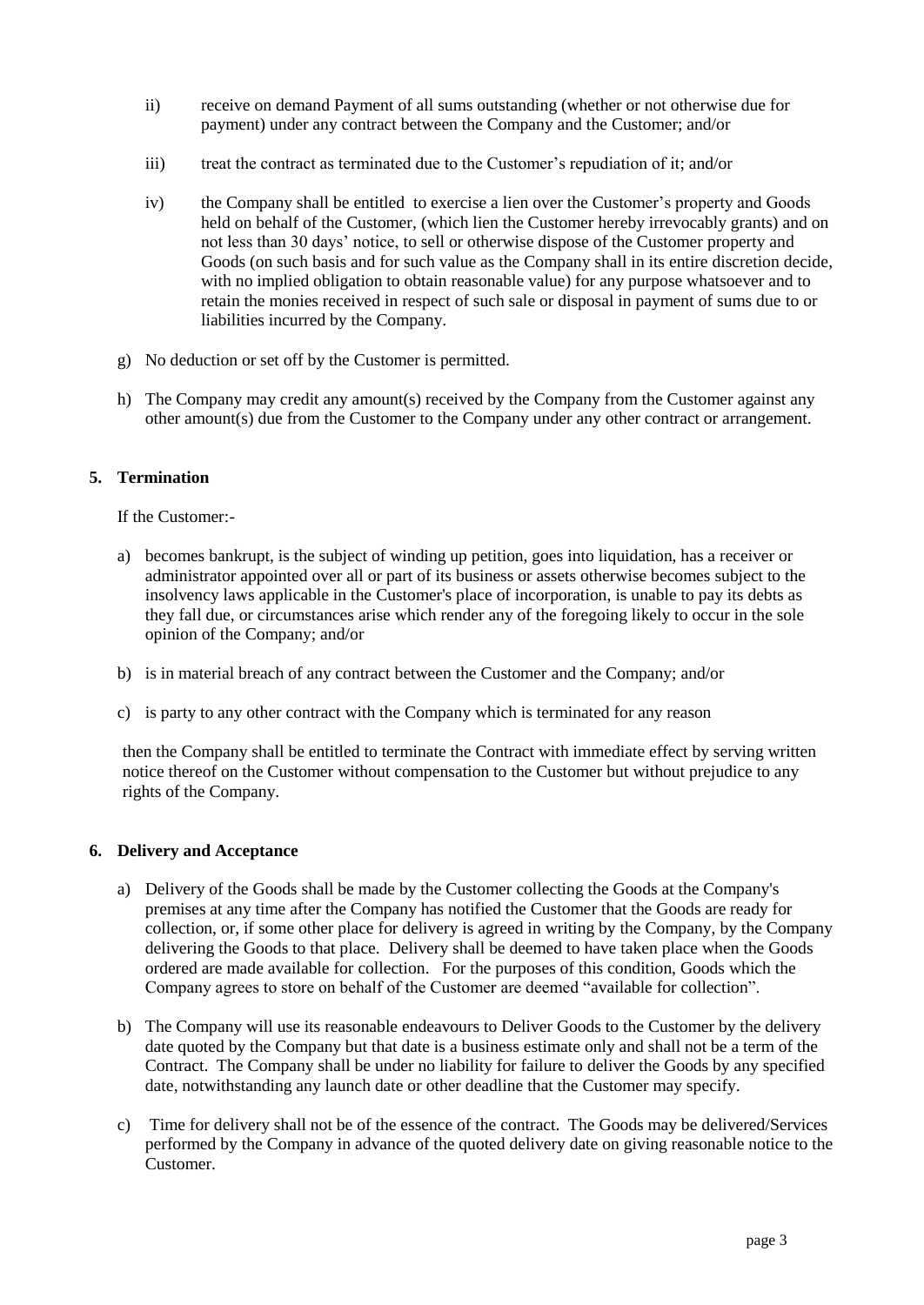- d) The risk in the Goods shall pass to the Customer upon the Goods being Delivered (as defined in condition 6 (a) above).
- e) The Company shall not be liable to the Customer in contract, tort or otherwise:
	- i) for any non-delivery or shortage in quantity delivered or collected or damage to or defects in the Goods caused by any act, neglect or default of the Customer;
	- ii) for shortages in quantity delivered or damage to or defects in the Goods

which in either instance, would be apparent on reasonable inspection unless notice of the same is endorsed on the delivery papers or the Customer gives notice to the Company in writing of any such claim within five days of delivery;

- f) The Company may effect delivery in one or more instalments. Each such instalment shall be treated as a separate Contract and damage to, defects in or loss of one instalment of any order shall not entitle the Customer to cancel or to refuse to accept delivery of the remaining instalments of the order.
- g) If the Customer wrongfully refuses or fails to take delivery of the Goods, the Company shall be entitled to immediate payment in full for the Goods. The Company may notwithstanding any other remedy the Company may have:
	- i) store the Goods until actual delivery and charge the Customer for the costs (including insurance) of storage and re-delivery; or
	- ii) sell the Goods or have the goods destroyed and (after deducting all storage, destruction and selling expenses charge the Customer for any shortfall below the price under the Contract.

## **7. Exclusion and Limitation of Company's Liability**

- a) If Goods supplied by the Company are defective ("Defective Goods") owing or in part due to any defect or error in materials (or the contents thereof) supplied by or on behalf of the Customer to the Company in connection with the Goods then the Company shall not be liable for the Defective Goods.
- b) Where a valid claim in respect of any of the Goods/Services which is based on a defect in the quality or condition of the Goods/Services or their failure to meet specification or for breach of warranty is notified to the Company in accordance with these Terms, the Company may replace the Goods (or the part order in question) free of charge or, at the Company's sole discretion, refund to the Customer the price of the Goods/Services (or a proportionate part of the price) plus ten percent, in which case the Company shall have no further liability to the Customer.
- c) The Customer shall be responsible for taking all reasonable steps to limit and/or mitigate any loss or potential loss arising out of the supply or potential supply of Goods hereunder.
- d) Subject to Clause 7 (a) above, the Company's liability to the Customer for any breach of contract, negligence, loss, damage, costs or expense suffered by the Customer (including without limitation wasted manufacturing costs, advertising, the opportunity cost of lost record sales and the Customer's loss of profit) (but excluding liability for death or personal injury) arising out of the supply of Defective Goods for any reason whatsoever shall be limited to an obligation to promptly replace those Goods, or at the discretion of the Company to refund the Contract price received.
- e) The Company shall not be liable to the Customer or be deemed to be in breach of the Contract by reason of any delay in performing, or any failure to perform any of the Company's obligations in relation to the Goods/Services, if the delay or failure was due to the Customer or any cause beyond the Company's reasonable control.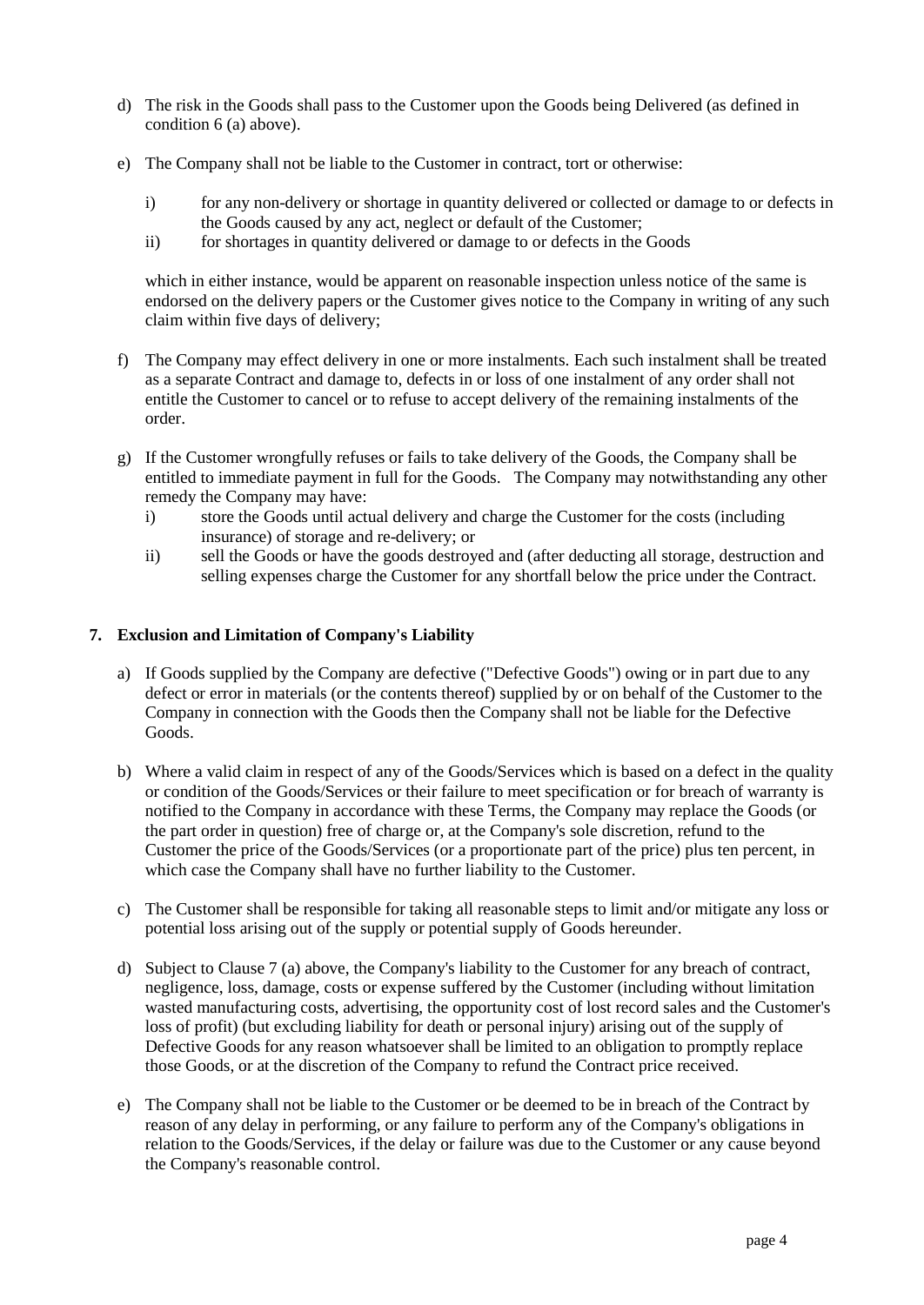- f) The Company shall not be liable to the Customer by reason of any representation (unless fraudulent), or any implied warranty, condition or other term, or any duty at common law, or under the express terms of the Contract, for loss of profit or for any indirect, special or consequential loss or damage, costs, expenses or other claims for compensation whatsoever (whether caused by the negligence of the Company, its employees or agents or otherwise) which arise out of or in connection with the supply of the Goods/Services (including any delay in supplying or any failure to supply the Goods/perform the Services in accordance with the Contract or at all) or their use or resale by the Customer, and the entire liability of the Company under or in connection with the contract shall not exceed the price of the Goods/Services, except as expressly provided in these Terms.
- g) Nothing in these conditions excludes or limits the liability of the Company for death or personal injury caused by the Company's negligence or for fraudulent misrepresentation.
- h) The Company shall not be liable to the Customer, notwithstanding the notification of a claim, if legal proceedings in respect of that claim has not been commenced and served on the Company within twelve months of the notification of the claim. Any right of action which has become barred by lapse of time may not be exercised by way of counterclaim or set-off.
- i) The Company's prices are determined on the basis of the limit of liability set out in this Condition.

#### **8. Unlawful Material**

- a) The Customer warrants that all material supplied by the Customer for reproduction on the Goods shall not be unlawful, obscene, defamatory or infringe the rights of any third party.
- b) The Customer warrants that it has acquired the benefit of all necessary permissions and consents (including without limitation copyright clearances, moral rights waivers and performers' consents) required enabling the Company to lawfully make and supply the Goods under the contract.
- c) The Company shall be under no obligation to supply Goods hereunder for which the Customer is unable to produce an MCPS licence when requested to do so by the Company.
- d) The Customer shall indemnify the Company in respect of any loss, damage, cost, expense and other liability of the Company arising out of any claim made against the Company which is inconsistent with the warranties, representations and obligations of the Customer under the Contract.

#### **9. Passing of Property / Lien**

- a) Notwithstanding delivery, title to the Goods shall not pass to the Customer until the Company has received payment in full in respect of all Goods delivered to the Customer and any other sum due to the Company from the Customer. Until such payment the Customer shall have possession of the Goods as bailee and fiduciary agent for the Company. Even though title has not passed to the Customer the Company shall be entitled to take action to recover the Price once its payment has become due.
- b) The Customer hereby agrees forthwith on receipt of written request from the Company to assign to the Company all rights and claims which the Customer may have against third parties arising from such sales until payment is made in full as aforesaid.
- c) Where any Goods or Customer property is stored by the Company, the Company shall have an irrevocable contractual lien over all Goods and Customer property. The Company shall be entitled to withhold Goods and Customer Property where the Customer is in breach of the Contract and on not less than 30 days' notice, to sell or otherwise to dispose of all such Goods and Customer property should all payments due not be satisfied.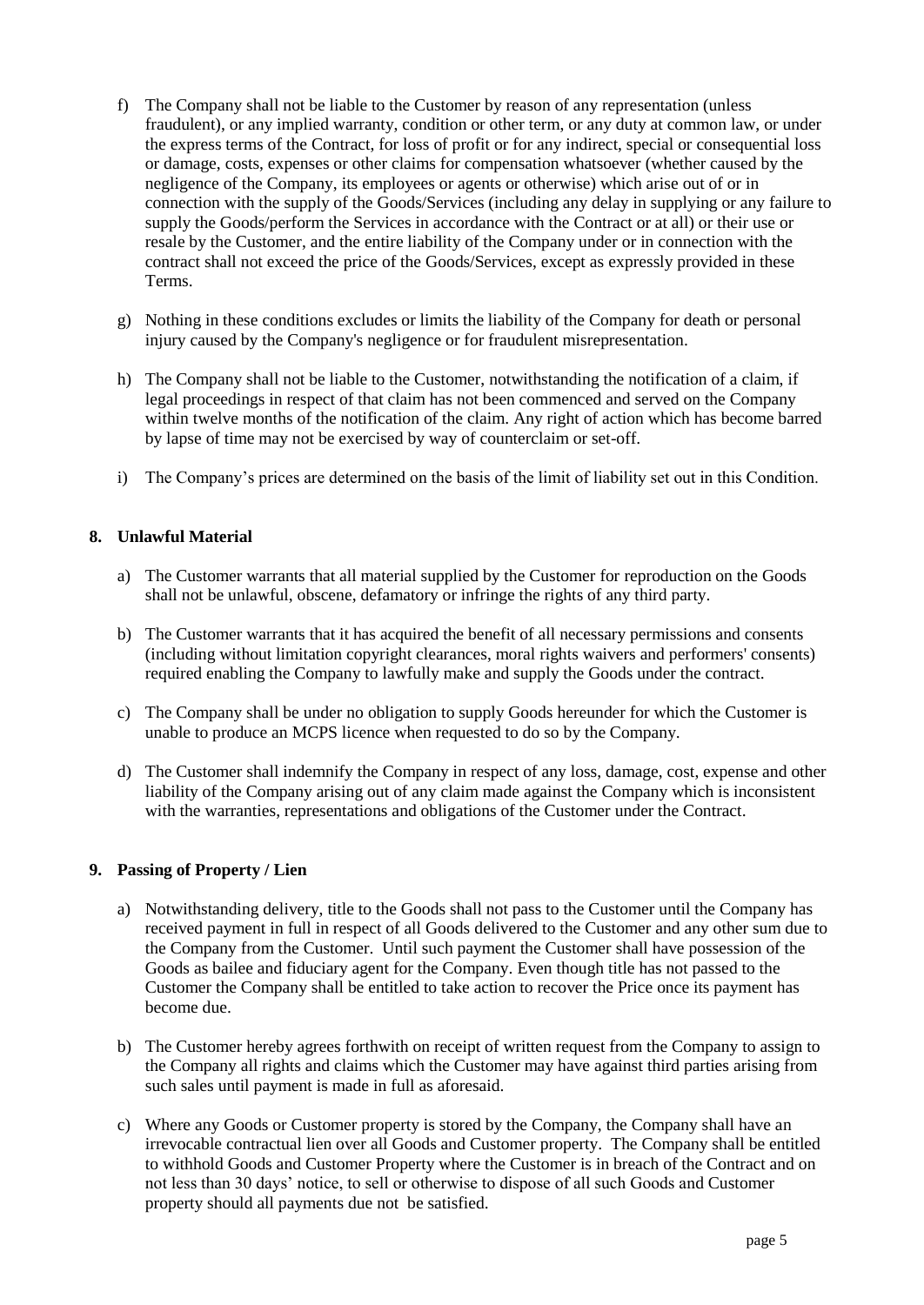- d) The Company reserves the right to repossess any Goods to which it retains title (and thereafter to resell the same) if payment for the Goods is overdue or if a resolution is passed or an order is made for the winding up of the Customer or a receiver, administrative receiver or administrator is appointed in respect of the Customer or any of its assets or the Customer becomes bankrupt or the Company reasonably apprehends that any of the above is about to occur in relation to the Customer.
- e) The Customer grants an irrevocable right and licence to the Company its employees and agents to enter upon all or any of the Customer's premises with or without vehicles during normal business hours for the purpose of exercising this right. This right shall continue to subsist notwithstanding the termination of the contract for any reason and is without prejudice to the Company's other rights. Any expense incurred by the Company in repossessing and/or reselling the Goods shall be borne by the Customer.

#### **10. Customers Property**

- a) Customer's property and Goods made available for delivery or otherwise stored at the Customer's request shall be the liability of the Customer. The Customer shall take out insurance for the customer's property and Goods so stored, for the full replacement value. The Company shall not be liable to the Customer for any loss or damages suffered or incurred whether arising from the fault or negligence of the Company or otherwise howsoever arising from such loss or damage.
- b) Goods and all property supplied to the Company by or on behalf of the Customer will be held and worked on entirely at the Customers risk.
- c) The Customer warrants that it will keep at least one safety copy of all source tapes and other material supplied to the Company by or on behalf of the Customer in connection with this Contract.
- d) The Company reserves the right on not less than 30 days' notice to withdraw any provision of storage of the Customer's property or Goods. Upon all outstanding payments, being received from the Customer, the Company shall make the Customer property/Goods available for collection by the Customer. Where the Customer fails to collect the Customer property/Goods, the Company shall be entitled charge the Customer for any further storage, to sell or otherwise dispose of the Customer property and Goods (on such basis and for such value as the Company shall in its entire discretion decide, with no implied obligation to obtain reasonable value) for any purpose whatsoever and to retain the monies received in respect of such sale or disposal in payment of sums due to or liabilities incurred by the Company including the costs of sale or disposal.

### **11. Force Majeure**

The Contract is subject to cancellation by the Company or to such variation as may be necessary including an extension of time for delivery in the Company's reasonable opinion as a direct or indirect result of inability to secure labour, materials or supplies or a subcontractor, or as a result of any act of God, war, sabotage, strike, lockouts, or other labour dispute, fire, legislation, or other cause (whether of the foregoing class or not) beyond the Company's control.

#### **12. Fairness and Reasonableness**

The Company and the Customer accept these terms and conditions as fair and reasonable for inclusion in a Contract of this nature.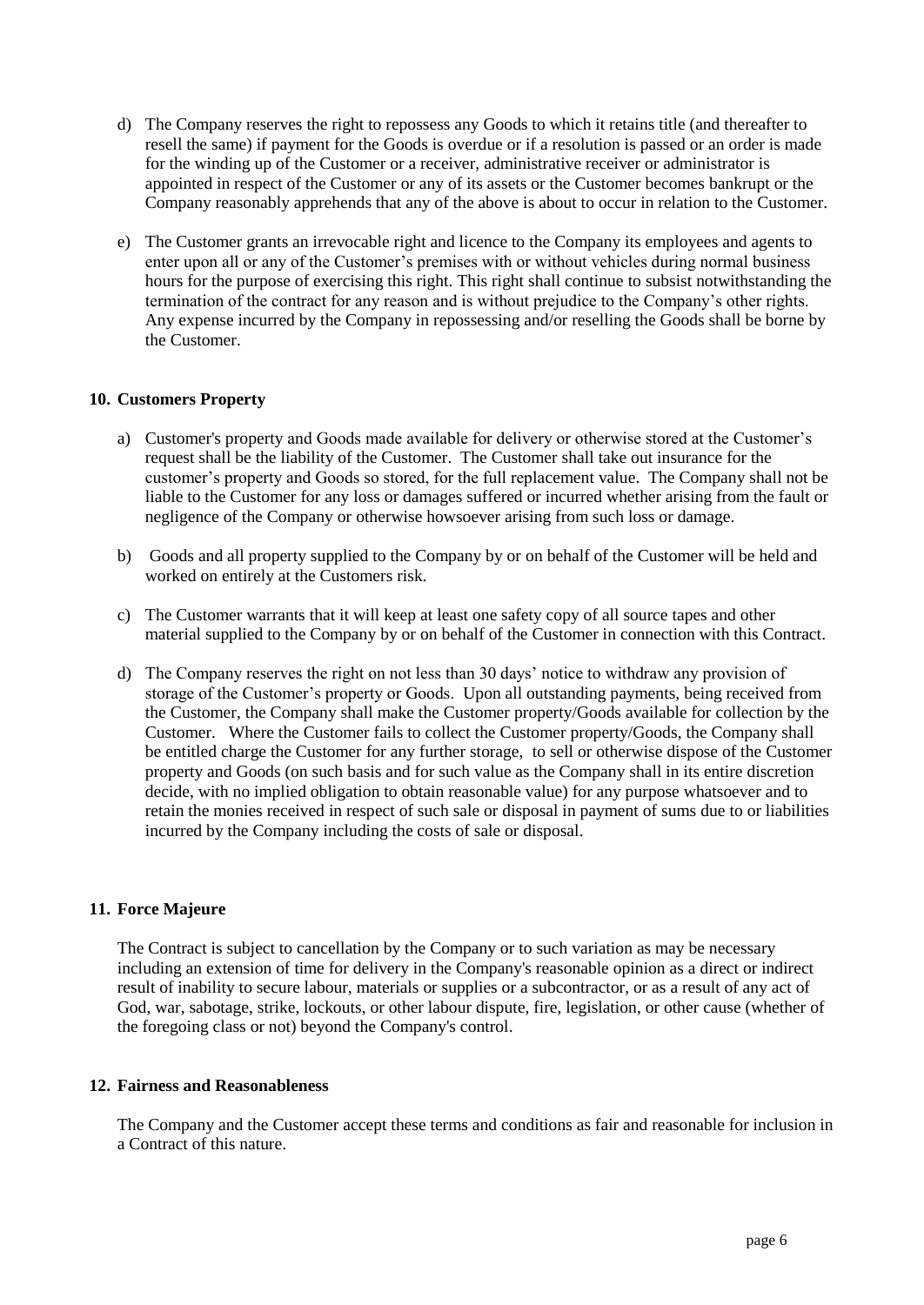# **13. General**

- a) These terms and conditions and the Contract shall be construed in accordance with the laws of England and any proceedings arising in connection with these terms and conditions and the Contract shall be subject to the exclusive jurisdiction of the courts of England.
- b) In the event of one or more of the provisions hereof being held to be invalid, illegal or unenforceable in any respect then the validity, legality or enforceability of the remaining provisions shall not in any way be affected or impaired thereby.
- c) No waiver of any provision of the Contract by the Company shall be deemed to be a further or continuing waiver of any provision of the Contract.
- d) The Customer shall not assign or transfer the benefit or burden of the Contract or any part thereof without the prior written consent of the Company. The Company may assign, transfer or subcontract its rights and obligations under the contract wholly or in part without restriction.
- e) If any provision of these conditions is held by any competent authority to be invalid or unenforceable in whole or in part the validity of the other provisions of these conditions and the remainder of the provisions in operation shall not be affected thereby.
- f) Notices:
	- i) Notices under the Contract shall be served in writing by first class prepaid post or facsimile transmission at the address shown on this Contract or such other address as the party to be served shall have served notice of on the other in accordance with the terms hereof.
	- ii) Notices served by post shall be deemed to have been served three working days after posting.
	- iii) Notices served by facsimile transmission shall be deemed to be served immediately following transmission provided that the sender shall have a valid transmission report for the whole notice.
- g) The headings used in these terms and conditions are for ease of reference only and shall not in any way affect the construction thereof.

#### **14. Warranties**

- a) The Company warrants that the Goods will meet any specification made known to the Company at the time of delivery but no warranty is given that the Goods are fit for any particular purpose (whether or not such purpose has been made known to the Company).
- b) Subject to the foregoing all conditions, warranties and representations whether express or implied by statute (other than Section 12 of the Sale of Goods Act 1979) common law, usage, trade custom or otherwise in relation to the Goods are hereby excluded. No negotiations or statements made prior to the conclusion of the contract shall form part of the contract unless they are expressly repeated herein or are made in writing by a director of the Company.

#### **15. Indemnities**

a) The Customer shall indemnify the Company and keep it indemnified in respect of all claims arising directly or indirectly out of the Customer's use or possession of the Goods except to the extent to which any claim arises directly as a result of a breach of the contract by the Company.